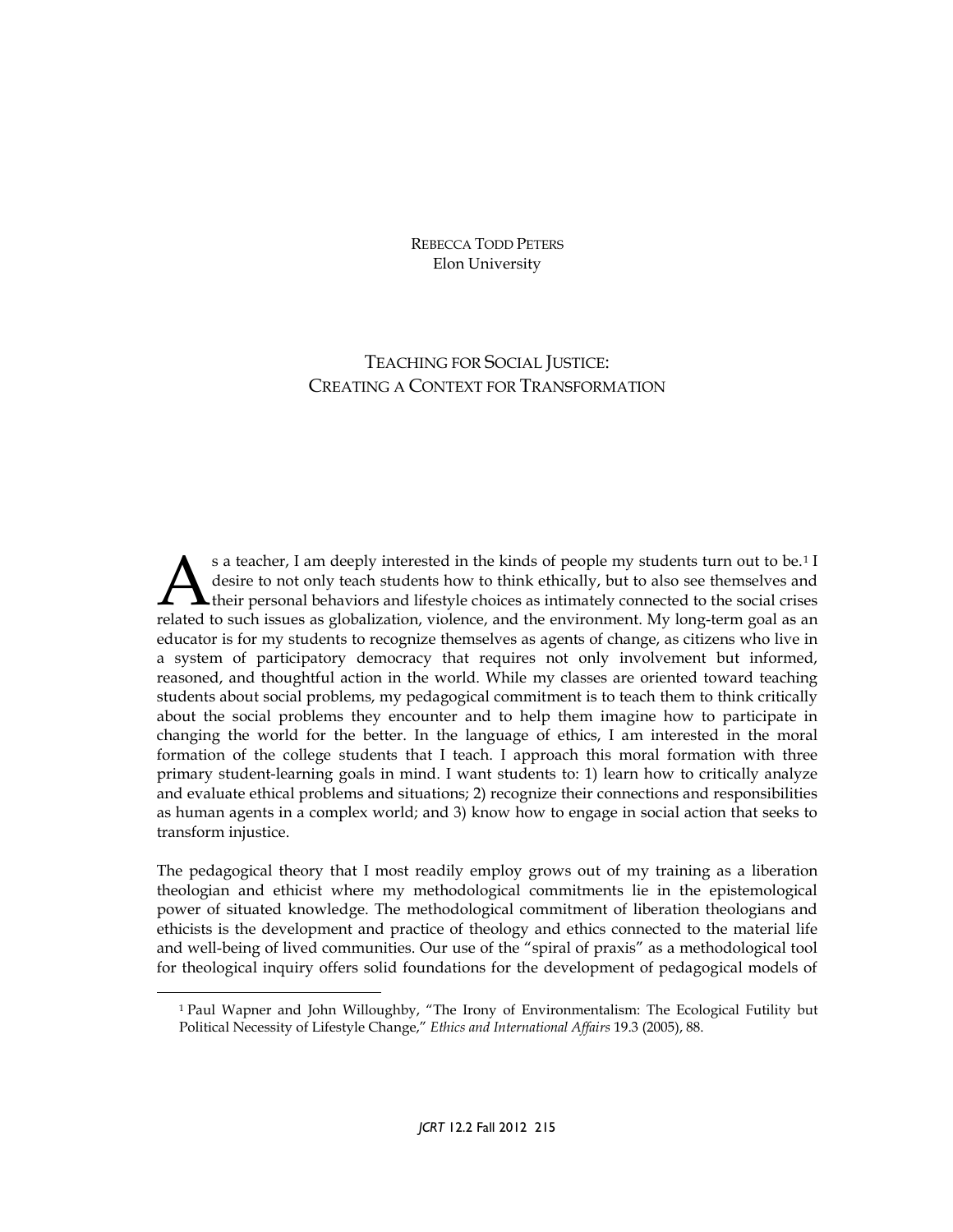undergraduate education that are focused on transformative teaching and what Paulo Freire called "education as the practice of freedom."[2](#page-1-0) This essay will explore the epistemological importance of situated knowledge and the practical implications of a theoretical commitment to dialogical learning and transformative pedagogy as represented in the work of Paulo Freire.

#### **SITUATED KNOWLEDGE AS THE FRAMEWORK FOR DIALOGIC LEARNING**

My research, which is both analytic and normative, informs my pedagogical approach to teaching ethics. While I am interested in teaching students the analytical skills necessary to understand and negotiate complex moral situations, I also eschew moral relativity and believe that the issues of poverty, inequality, and the ecological crises of our day require responses rooted in justice. In short, not all responses to these problems are morally equivalent and I want my students to develop the moral resources to be able to make normative judgments.

My personal and intellectual commitments to social justice explain why I am a social ethicist rather than a historian or biblical scholar. They also shape the courses I choose to teach as well as the way that my courses are structured and the pedagogies that I employ. My goal is to create a liberative classroom that fosters critical thinking and personal transformation. I am not interested in indoctrinating my students with particular social, political, or religious ideologies, but rather in encouraging and empowering students to become more actively engaged in participating in and promoting the well-being of the communities in which they live. In sociologist Robert Putnam's terms, I am interested in developing their potential for civic engagement and increased social capital. [3](#page-1-1) Freire expresses a similar commitment when he reflects on the role of educators:

It is not our role to speak to the people about our own view of the world, nor to attempt to impose that view on them, but rather to dialogue with the people about their view and ours. We must realize that their view of the world, manifested variously in their action, reflects their *situation* in the world [emphasis in the original].[4](#page-1-2)

<span id="page-1-1"></span><span id="page-1-0"></span>While the theoretical concept of "situated knowledge" was developed after Freire,<sup>[5](#page-1-3)</sup> the seeds of this idea are clearly present in his work and are traceable to Marx's development of standpoint

<sup>&</sup>lt;sup>2</sup> Paulo Freire, *Pedagogy of the Oppressed*, 30<sup>th</sup> ed. (1970; repr., New York: Continuum, 2003), chap. 3.

<sup>3</sup> Robert Putnam, *Bowling Alone* (New York: Simon and Schuster, 2000).

<span id="page-1-2"></span><sup>4</sup> Freire, *Pedagogy of the Oppressed*, 1970; 2003, 96.

<span id="page-1-3"></span><sup>5</sup> The discourse on "situated knowledge" was initiated by Donna Haraway's 1988 essay "Situated Knowledges," in which she discussed feminist critiques of the idea of "objectivity" in scientific inquiry and proposed the idea of embodied or feminist objectivity which she defined as "situated knowledges" (581). Haraway, along with Sandra Harding and Nancy Hartsock continued to theorize the significance of social location, situated knowledge, and standpoint as fundamental aspects of feminist epistemology. Donna Haraway, "Situated Knowledges: The Science Question in Feminism and the Privilege of Partial Perspective," *Feminist Studies*, 14.3 (Autumn, 1988); Sandra Harding, "What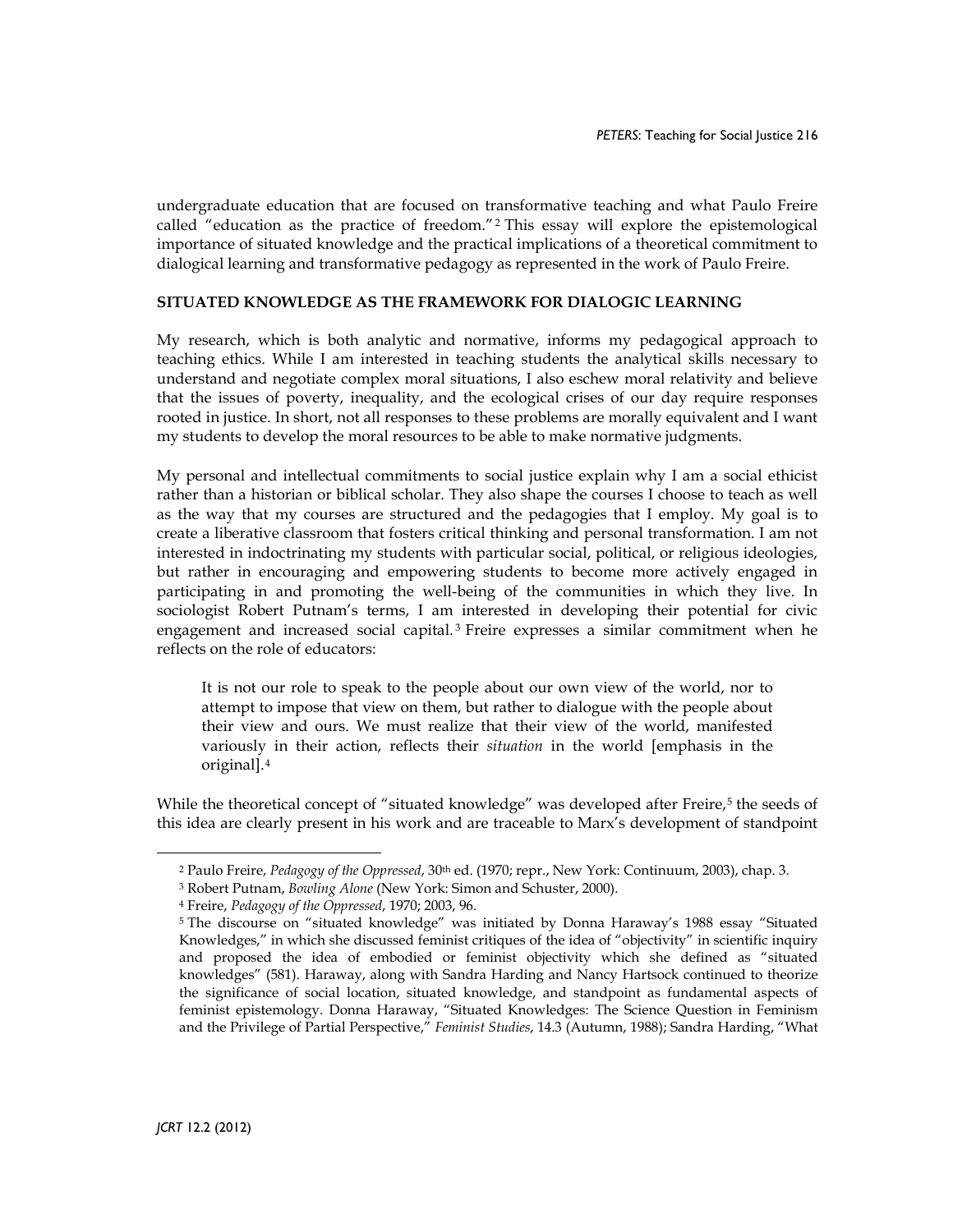theory with respect to the perspective of the proletariat.[6](#page-2-0) Situated knowledge is the idea that knowledge is partial and particular and grows out of lived experience. Donna Haraway challenges the traditional scholastic desire for objectivity by arguing that *all* knowledge is situated. There is no such thing as objective knowledge or positions that exist outside of historical circumstances, intellectual communities, or lived, bodily realities. Haraway pushes the academy (and academicians) to recognize that all knowledge is partial, subjective, and *situated*. Namely, our capacity to *know* is shaped by the world that we know, the realities that we inhabit. As she states, "[s]ituated knowledges are about communities, not about isolated individuals. The only way to find a larger vision is to be somewhere in particular."[7](#page-2-1) From this perspective, knowledge is not synonymous with experience, but how one sees, understands, and interprets the world is shaped by experience. Experiences are not simply relative (your reality is equally as valid as my reality), instead they highlight the ways different epistemologies can shape accounts of the world.

One of the core assumptions of my work, as an educator and an intellectual, is recognition of the ways in which knowledge is formed, shaped, transmitted, and received. What counts for "knowledge" is culturally specific and dependent upon historical and social factors that reflect the lived reality of communities. More specifically, what we know and what we can know is shaped (and limited) by our knowledge and experience of the world. What people "know" is necessarily informed and limited by their experience. While it is certainly possible to learn about things that we have not experienced first-hand, our "knowledge" of those things will be read through a particular hermeneutical lens, a lens that has been shaped by any number of factors that reflect and represent one's social location (race, class, gender, education, geography, history, etc.) and one's experience of the world.

Knowledge and knowledge acquisition is neither abstract nor disconnected from the social realities in which it is generated and consumed. The epistemological value of theoretical constructs is only evident to the extent that a given theory is an effective tool for making sense of, understanding, illuminating, or embodying the concrete social reality of whatever the theory seeks to "explain." More concretely, the "value" of any theoretical knowledge is limited by its practicality, or the extent to which it meaningfully explains that which it purports to know. Working from a perspective that recognizes the situated nature of knowledge has particular implications for teaching and learning and the pedagogical approaches that one employs in

-

is Feminist Epistemology?" in *Whose Science? Whose Knowledge? Thinking from Women's Lives* (Ithaca, NY: Cornell University Press, 1001); Nancy C. M. Hartsock, "The Feminist Standpoint: Developing the Ground for a Specifically Feminist Historical Materialism," in *Feminist Social Thought: A Reader*, ed. Diana Tietjens Meyers (New York: Routledge, 1997).

<span id="page-2-0"></span><sup>6</sup> Marx argued that the structures of material life shape what and how one knows the world. The disadvantaged social position of the proletariat gave them a different vantage point from the bourgeoisie that, he argued, actually provided a more accurate vision of class society because the proletariat were able to see the inherent problems and flaws of capitalism that the bourgeoisie were unable to see from their class vantage point.

<span id="page-2-1"></span><sup>7</sup> Haraway, "Situated Knowledges," 590.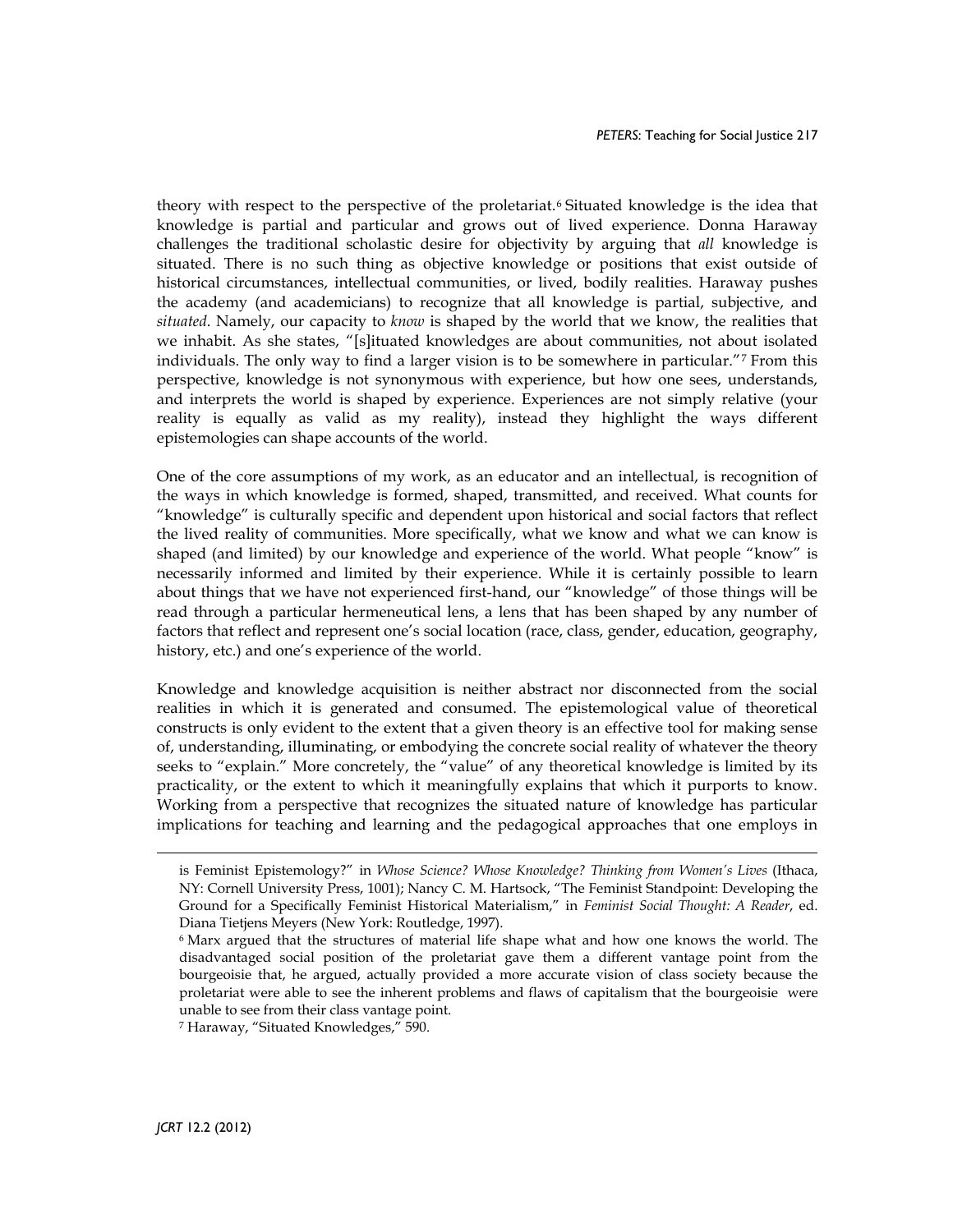those processes. Freire's interest in dialogue as a pedagogical tool recognizes that both the teacher and the student are partners in the educational process and that learning happens in the midst of dialogue.[8](#page-3-0)

## **DEFINING TRANSFORMATIVE EDUCATION**

Paulo Freire is often cited as the founder of the radical or critical pedagogy movement. This movement views education as "empowering,"<sup>[9](#page-3-1)</sup> "democratizing,"<sup>[10](#page-3-2)</sup> and part of what Bell Hooks develops as "the practice of freedom."[11](#page-3-3) Freire argued that education is not a neutral endeavor, but is either oriented toward the cause of liberation or in support of domination.[12](#page-3-4) His work among Brazilian peasants focused on promoting literacy and helping to organize and empower the poor as they challenged oppressive social conditions and struggled for liberation from economic injustice. Freire referred to his work in critical pedagogy as the "pedagogy of the oppressed." He emphasized the importance of personal experience as the starting point for education and intellectual inquiry as well as the importance of thinking, which he argued occurs "only in and among people together seeking out reality."[13](#page-3-5) For Freire, it was in thinking critically about one's personal experience of the world that one could come to either understand or change the world. This was a process that required people to produce and act upon their own ideas (a radical or critical approach to education) rather than uncritically consume the ideas of others (a banking model of education).

This is a revolutionary shift for someone working with poor and marginalized people who are often demeaned and treated as disposable in societies where success is measured by wealth, possessions, and other material objects. Freire's intention was not to replace theory with experience but to use experience as a starting point and to put people's experience into conversation with theories that might enable them to develop more critical forms of selfreflection. From this perspective, people's lives became a resource for engaging broader forms of knowledge.[14](#page-3-6)

<span id="page-3-0"></span><sup>8</sup> It is certainly worth noting that dialogical learning is similar in many ways to the Socratic method, which involves dialogue and debate among opposing sides of an argument in order to prompt critical thinking.

<span id="page-3-1"></span><sup>9</sup> Ira Shor, *Empowering Education: Critical Teaching for Social Change* (Chicago: The University of Chicago Press, 1992).

<span id="page-3-2"></span><sup>10</sup> Berenice Malka Fisher, *No Angel in the Classroom: Teaching Through Feminist Discourse* (Lanham, MD: Rowman & Littlefield, 2001).

<span id="page-3-3"></span><sup>11</sup>Bell Hooks builds on Freire's use of the phrase "education as the practice of freedom" in her book *Teaching to Transgress: Education as the Practice of Freedom* (New York: Routledge, 1994).

<span id="page-3-4"></span><sup>12</sup> Freire, 2003, chap. 2.

<sup>13</sup> Freire, 1970; 2003, (108).

<span id="page-3-6"></span><span id="page-3-5"></span><sup>14</sup> Henry Giroux, "Lessons to Be Learned From Paulo Freire as Education Is Being Taken Over by the Mega Rich," *Truthout*, *Op-Ed.* (Tuesday, 23 November, 2010).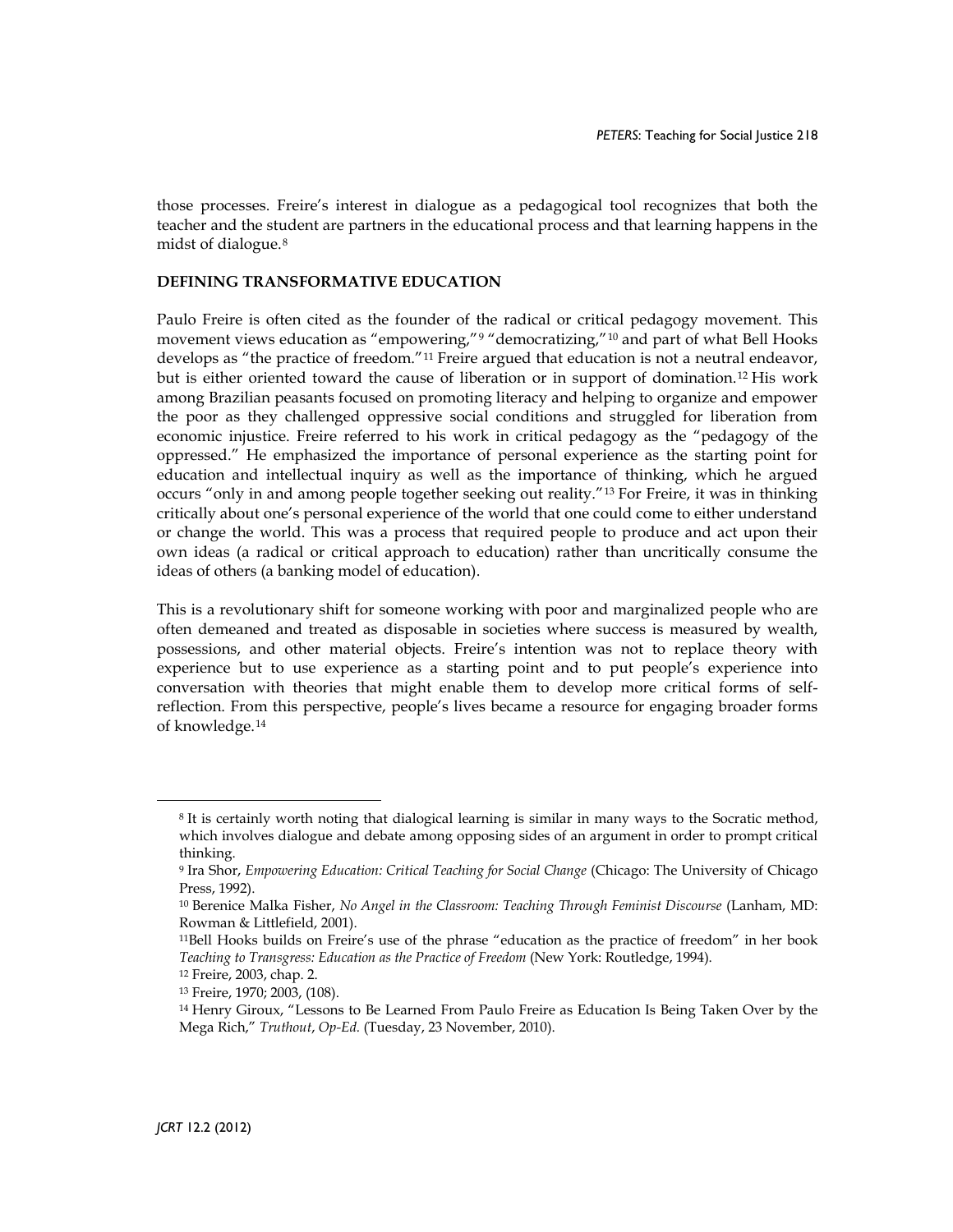My initial exposure to Freire and to forms of critical pedagogy came in two forms. As a twentysomething college graduate working for the Presbyterian Church (USA), I had the opportunity to participate in a number of World Council of Churches (WCC) workshops and training events in the 1990s. These events were usually two to three weeks in length and always included a component of "immersion" in the local culture. These immersion experiences helped conference participants from all over the world learn a little bit about contemporary social, cultural, economic, and environmental problems by examining them in the microcosm of the local culture. The incorporation of these immersion experiences in the work of the WCC is a result of Freire's time as Assistant Secretary of Education for the WCC from 1970 – 1980. During this time, he shaped the model of experiential learning that is frequently used in ecumenical work. His emphasis on radical pedagogy continues to guide the World Council's approach to community-oriented educational programs.

Over a ten-year period, I visited and encountered street-children in India, teen moms in Jamaica, and an advocacy organization for favella dwellers in Brazil. As a white, educated, middle-class woman from the United States, I found my life and worldview transformed by these encounters as they opened up the problems of social and economic policy in ways that enabled me to see them with different eyes. "The poor" were no longer statistics on a page, but living, breathing people with stories, families, hopes, and dreams. My life (and my work) has never been the same since. My second and more formal exposure to Freire came in my theological training at Union Theological Seminary in NY where I studied with Will Kennedy who was a close colleague of Freire's at the World Council of Churches in the 1970s. The curriculum and pedagogy at Union was infused with a liberation emphasis that promoted the creation of transformative social change rooted in the biblical call for justice. Freire's emphasis on developing people's sense of agency so that they both felt empowered to act and possessed the requisite analytical, conceptual, and practical tools to imagine and enact social change is the core insight that informs my identity as an educator. Freire also believed that pedagogy had to be meaningful in order for it to be critical and transformative.[15](#page-4-0)

While radical or critical pedagogy encompasses a wide range of theories and practitioners, my interest is in helping students bridge the gap between their personal lifestyle and experience and the ethical problems that we study. This challenge is part of what feminist educator Berenice Malka Fisher describes as the project of democratizing education as a means towards developing a more just society.[16](#page-4-1) Like Freire, Fisher focuses on consciousness-raising as the starting point of transformative learning. She describes the importance of using consciousnessraising as a tool to encourage students to draw connections between their personal experience, their social and political world, and their analysis and evaluation of alternative possibilities.[17](#page-4-2) In other words, the point of consciousness-raising in the classroom goes beyond simply increasing

<span id="page-4-0"></span><sup>15</sup> Giroux, "Lessons to Be Learned," 2010.

<sup>16</sup> Fisher, *No Angel in the Classroom,* 2.

<span id="page-4-2"></span><span id="page-4-1"></span><sup>17</sup> Ibid, 2-3.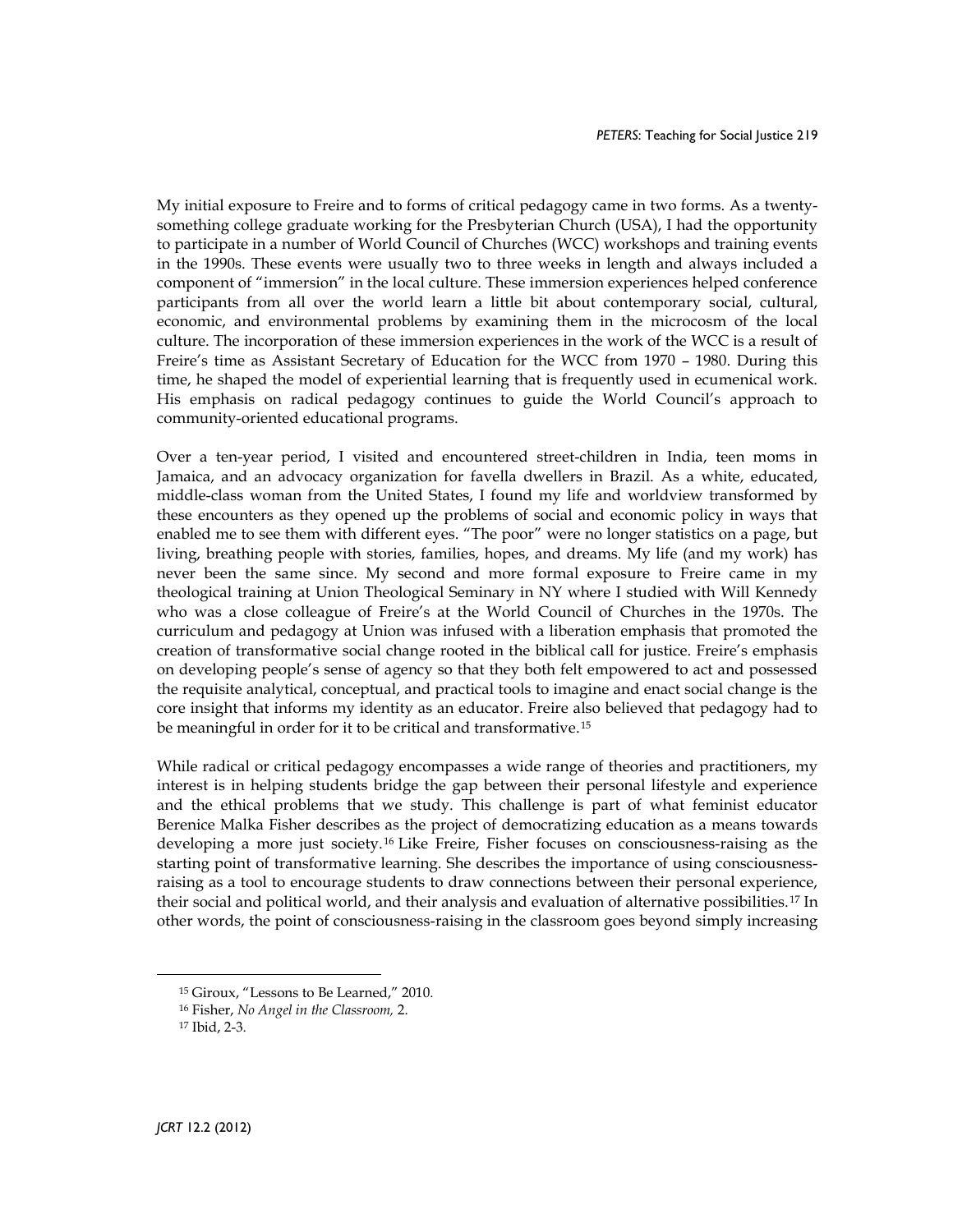awareness and is oriented toward motivating and empowering students to engage in a collective response to injustice.

While transformation is what I hope for my students, it is not something that I can either teach or require in a college classroom. Transformation is an internal experience; it can come in the form of an "aha" moment that allows for new or deeper insight into a familiar topic or idea that radically changes one's worldview. Likewise, transformation can develop over a longer period of time as students slowly unpack prejudices and personal experience in combination with new ideas and opportunities that allow for real change. I suspect that many professors hope that students' lives will be transformed by our teaching. In discussing his vocation as a religious studies professor, Jeffrey Soleau, describes teaching as "an opportunity to raise with students essential questions about what is really real, what matters ultimately, what is or should be the purpose of one's life, and how one should live in relation to oneself, one's family, one's community, and the larger world."[18](#page-5-0)

While we cannot teach transformation, per se, we can construct courses and learning environments that facilitate and encourage transformation. Following Freire, in approaching the teaching of social problems, I know that my primary challenge in facilitating transformation is to raise students' consciousness about their personal connection to the various crises we study. They need to learn more than the facts about global warming, poverty, genetically modified organisms, and the energy crisis. They also need to develop an understanding of their connection, relationship, and responsibility to these issues. I know that experiential models of education can foster personal transformation. I've experienced the transformative power of experiential education through my work with the WCC and in my experience as a teacher using immersion exercises and other experiential tools in my work with young women in the Presbyterian Church. Consequently, as I design ethics courses that I hope will function in a transformative way, I seek to incorporate experiential exercises that facilitate transformation in a way that a purely cognitive approach to the subject often do not.

## **CREATING TRANSFORMATIVE CLASSROOMS**

Educational theorist David A. Kolb describes learning as a process in which we create knowledge through the transformation of our experience. We learn (and create knowledge) by making meaning of our experiences. [19](#page-5-1) Kolb argues that learning is not limited to a "single specialized realm of human functioning such as cognition or perception."<sup>[20](#page-5-2)</sup> He suggests that teachers think about students in a holistic way that focuses on the "integrated functioning of the

<span id="page-5-0"></span><sup>18</sup> Jeffrey K Soleau, "Moments for Transformation: The Process of Teaching and Learning," *Journal of the American Academy of Religion*, 65. no. 4, special issue, on "Teaching and Learning in Religion and Theology" (Winter, 1997), 811.

<span id="page-5-1"></span><sup>19</sup> David A. Kolb, *Experiential Learning: Experience as The Source of Learning and Development* (Englewood Cliffs, NJ: Prentice-Hall, 1984), 38.

<span id="page-5-2"></span><sup>20</sup> Ibid., 31.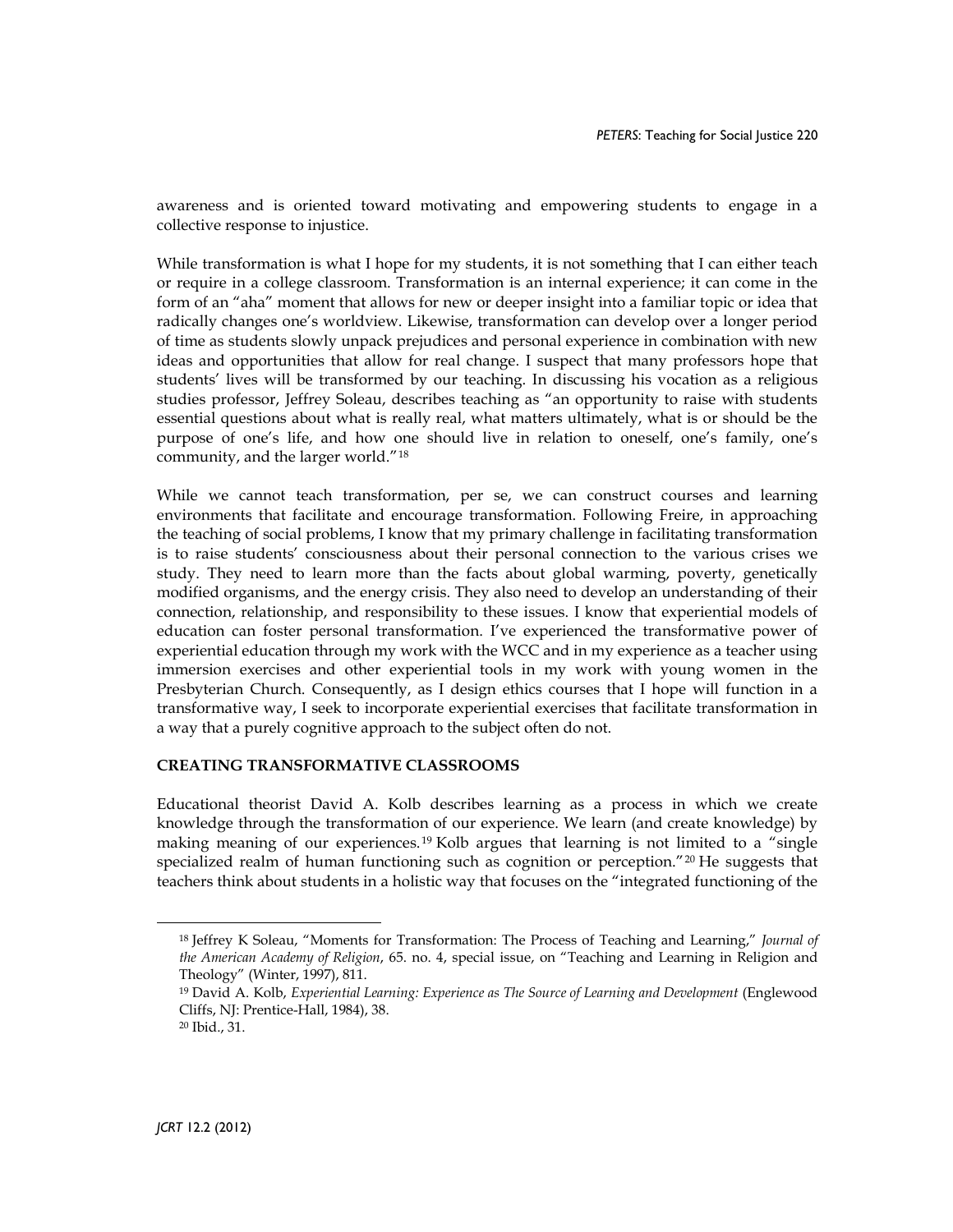total organism—thinking, feeling, perceiving, and behaving."[21](#page-6-0) Building on Kolb, my focus is on creating experiential learning environments that engage students on all of these levels. My desire is for students to move beyond simply understanding the social problems that we study in order to become informed citizens capable of assessing problems and thinking about creative and realistic solutions. In order to focus on student learning in a holistic way that draws on their personal history and experience, I design educational components that not only address students' intellectual capacities but the lived realities of their physical bodies. In turn, I hope to model a unity of mind and body that can facilitate students' learning processes while also using their situated knowledge as the starting point for engaging course material. I intentionally structure the learning environment in ways that I hope will not only help my students understand the origins of various social crises, and the multiple players and perspectives involved, but that will also influence the habits, character, and behavior of students to become responsible and engaged citizens who are able to recognize and work toward a common good.

What follows are three concrete pedagogical goals and one methodological strategy that I believe characterize the development of transformative classrooms, embodying Freire's emphasis on teaching for social change and Kolb's desire to teach to the "whole student." For the purpose of this essay, I examine how I pursue these goals in one of my courses— Environmental Ethics. In this class, I intentionally structure the learning environment in order to help students understand the origins of the environmental crisis and the theoretical approaches to addressing it. Likewise, my class attempts to influence the habits, character, and behavior of students in order that they might become more responsible environmental actors.

#### *Creating an open learning environment*

Engaging in experiential learning is risky. It is risky for the professor because it is an attempt to reach students in non-traditional ways that can make them uncomfortable. It is also risky for students because they are being asked to learn from the heart as well as their head. In my experience, most students are willing to take this risk, but only if they trust the professor and understand why they are being asked to engage in this different sort of learning project. Educational theorists, Janet Eyler and Dwight Giles, write that students need emotional support when they are engaged in pedagogical situations that are new and unfamiliar; they need a "safe space" where they know their thoughts, ideas, and feelings can be expressed in an environment of support.[22](#page-6-1) One of my first goals in the classroom is to get to know the students individually and to work on building a community. This is pedagogically significant in classrooms where I employ experiential learning because these "experiences" often involve collaborative work, dialogue, or self-disclosure that requires a trusting classroom environment. In this kind of learning environment, students often need to know one another more fully than students in traditional college classrooms.

<span id="page-6-1"></span><span id="page-6-0"></span><sup>21</sup> Ibid.

<sup>22</sup> Janet Eyler and Dwight E. Giles, Jr., *Where's the Learning in Service-Learning?* (San Francisco: Jossey-Bass, 1999), 185.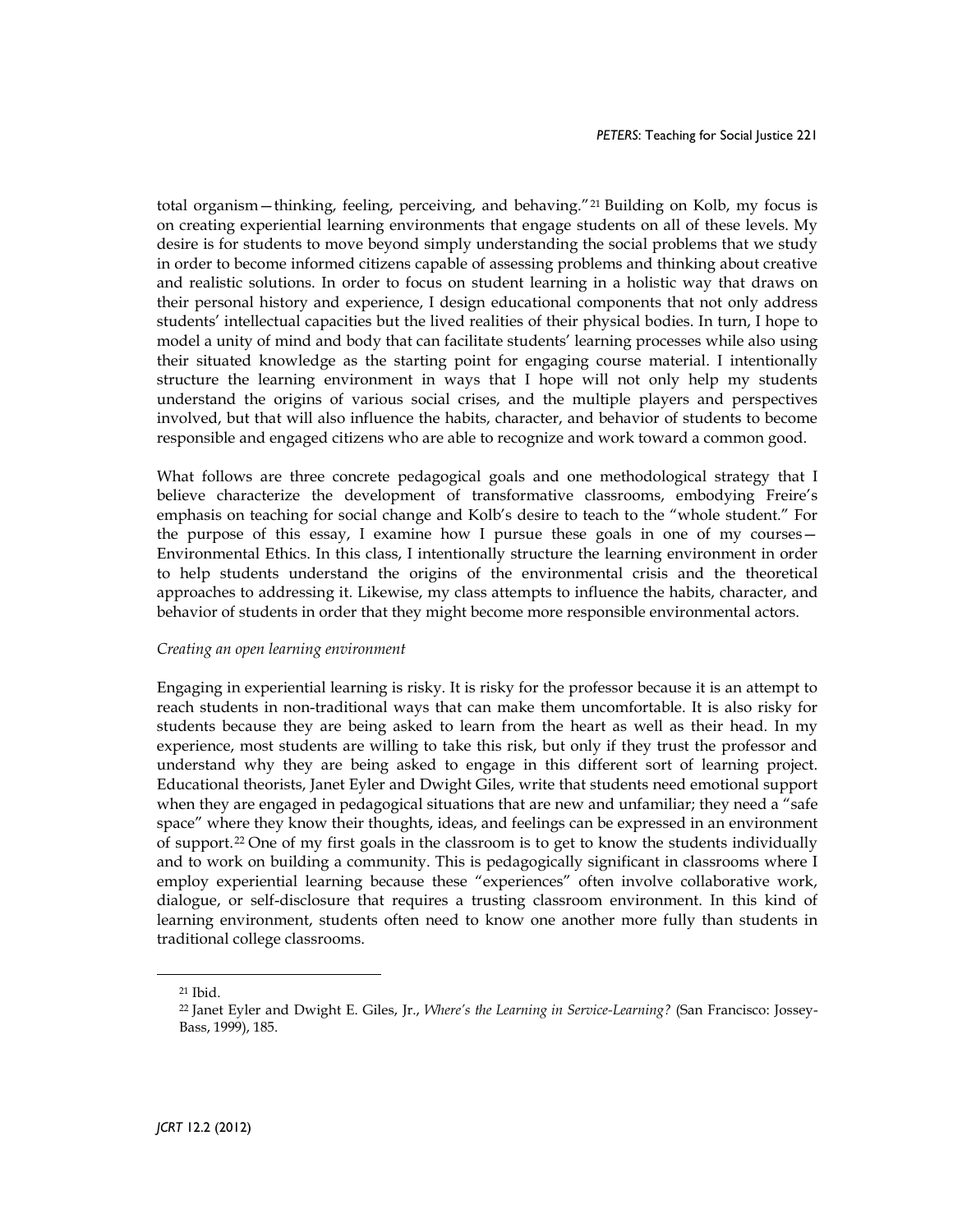As we begin to work on building a respectful community, there are a number of questions that are important for me to raise and discuss with students: What are their backgrounds and life experiences? How do they understand their worldview and orientation toward the natural world? Or wealth? Or poverty? Understanding who my students are helps me to determine how I can draw on their knowledge and experience in class discussions and in organizing group work. A recent National Academy of Sciences report, *How People Learn*, highlights the ways in which pre-existing knowledge shapes learners and how they incorporate new knowledge into pre-existing frameworks. The Report states, "There is a good deal of evidence that learning is enhanced when teachers pay attention to the knowledge and beliefs that learners bring to a learning task, use this knowledge as a starting point for new instruction, and monitor students' changing conceptions as instruction proceeds."[23](#page-7-0) Having a basic knowledge of students' backgrounds and experiences helps me anticipate how students might react or respond to the issues and ideas being raised in class. Getting to know the history, background, and worldview of my students enables me to teach them in more effective ways. It allows me to frame problems, questions, and challenges in ways that invite the students into a conversation rather than putting them on the defensive or allowing them to simply dismiss the issues as unrelated to their lives and well-being. Learning how to talk to and engage my students also enables me to challenge them constructively by framing issues and dilemmas in ways that resonate with their own life experience.

One of the first assignments in Environmental Ethics is a "family tree" assignment that asks students to reflect on the development of their environmental consciousness by tracing what they learned about the environment from their family members back through their greatgrandparents. This assignment both prompts students to reflect on the development of their worldviews and it allows me a window into students' environmental consciousness. Some students write about how their home life and childhood were oriented around playing in the woods or simply spending time outside with neighborhood kids; others share stories of hiking and camping with their families and how these activities shaped their appreciation of nature; while still others share stories of vacation experiences to the ocean or the mountains or some of our country's natural wonders and how these experiences shape their attitudes towards nature. The most insightful students talk about how growing up in a particular part of the country shaped their thinking. For instance, a young man from Maine described growing up in a fishing town and watching the livelihood of his town disintegrate as the fishing industry collapsed. Knowledge of students' histories and life experiences not only allows me to help them use their personal experience as a point of engagement, but it can also serve as a way of allowing students to use their personal experience to help teach other students as well. In the case of the student from Maine, he became a helpful resource in a later class discussion regarding a case study on the fishing industry. I have students share these assignments in small groups as a way of facilitating community building. I ask them to look for points of similarities and differences

<span id="page-7-0"></span><sup>23</sup> John D. Bransford, Ann L. Brown, and Rodney R. Cocking, editors, *How People Learn: Brain, Mind, Experience, and School: Expanded Edition* (Washington, DC: National Academy Press, 2000), 11.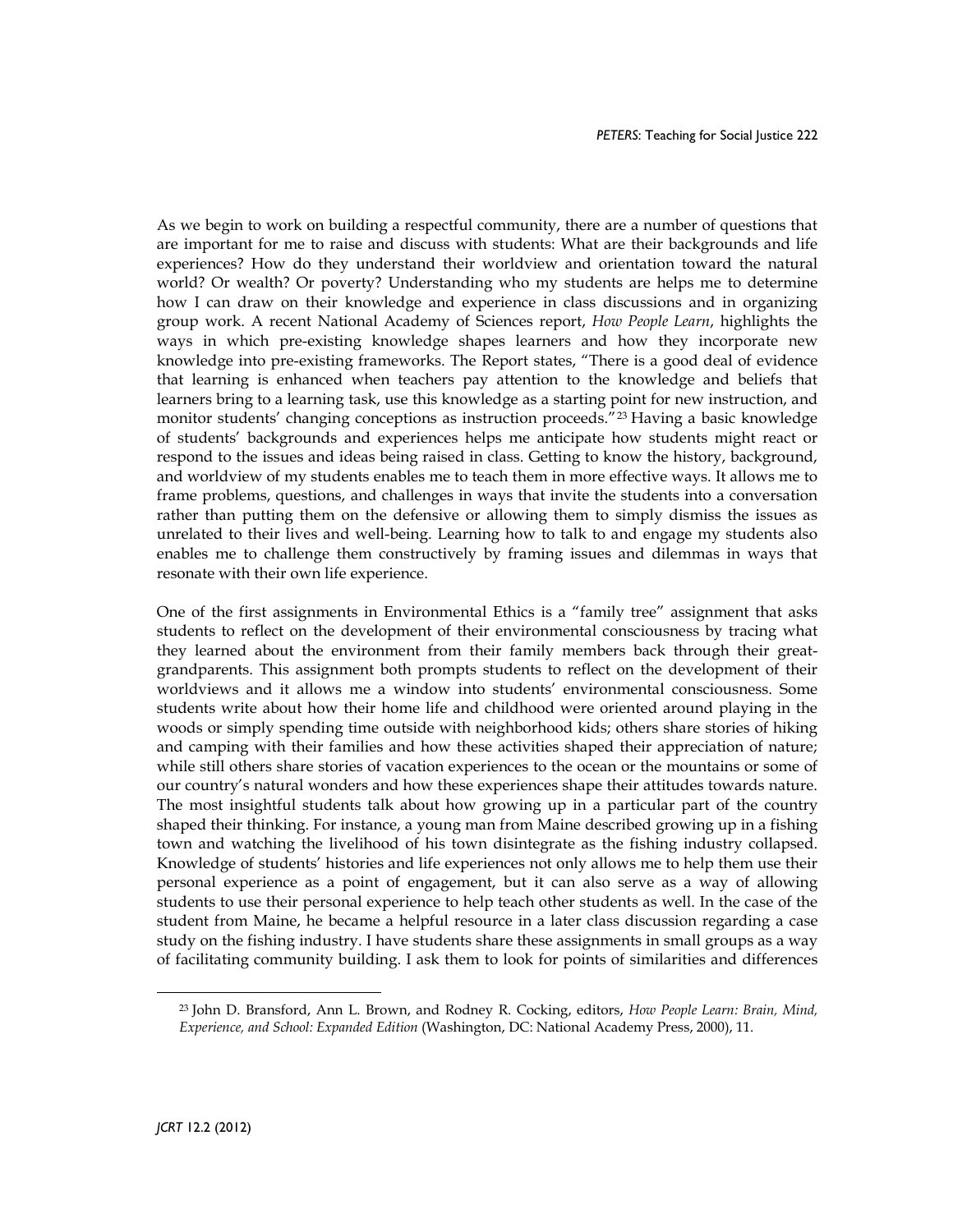in their small groups and we use this as a basis for a larger group discussion about how our environmental attitudes and worldviews are formed.

#### *Challenging students where they live*

As a privileged, first-world educator, I am mindful of Henry Giroux's caution about the dangers of people in my positionality appropriating and potentially misusing the insights of Freire in ways that do damage to Freire's foundational commitment to the power of critical pedagogy for social transformation.[24](#page-8-0) In thinking about how Freire might impact pedagogical strategies in the classroom, Giroux cautions against thinking in terms of pedagogical technique or method but reminds the reader of the intentional radicality of Freire's understanding of education as the practice of freedom.

Inviting student experience into the classroom can be transformative when it follows Freire's model of using the classroom as a starting point for critical reflection. In the case of privileged, first-world students, educators must be vigilant in ensuring that the use of student experience does not reinforce neoliberal/capitalist cultural tendencies to glorify the individual, but rather that students learn how their individual experiences fit into the broader frame of experiences of people who are both like and not-like themselves.

The task of helping students make connections between the social problems and crises we study and their own behavior is a continual struggle. In my experience, undergraduates have difficulty making the connections between their individual behavior and larger structural issues of injustice discussed in class. For this reason, I often use experiential exercises that prompt students to pay more critical attention to their personal history, assumptions, or daily practices.

In Environmental Ethics, I require students to engage in a personal environmental impact study that begins on the first day of class. For three weeks, students are required to keep a journal documenting their consumption (week one), waste production (week two), and energy usage (week three). In the fourth week, they are required to write a reflective essay that discusses what they learned about themselves and their personal impact on the environment. They are encouraged to identify a personal behavior that they will seek to change over the course of the semester and to submit a plan of action that would enable them to make this change. Below is an example of one student's reflection on the assignment:

In this past semester, I've cut my electric bill \$50. It was very simple to do this too. All I had to do was turn off my  $A/C$ , open some windows, turn off my lights and monitor when I leave the room, and within a month my electric bill drastically dropped. It has become so repetitious that I don't even think about doing these actions anymore. It's just my daily routine to make sure I have done these tasks.

<span id="page-8-0"></span><sup>24</sup> Henry Giroux, "Paulo Freire and the Politics of Postcolonialism," *Journal of Advanced Composition: A Journal of Rhetoric, Culture, and Politics*, 12. no.1 (1992).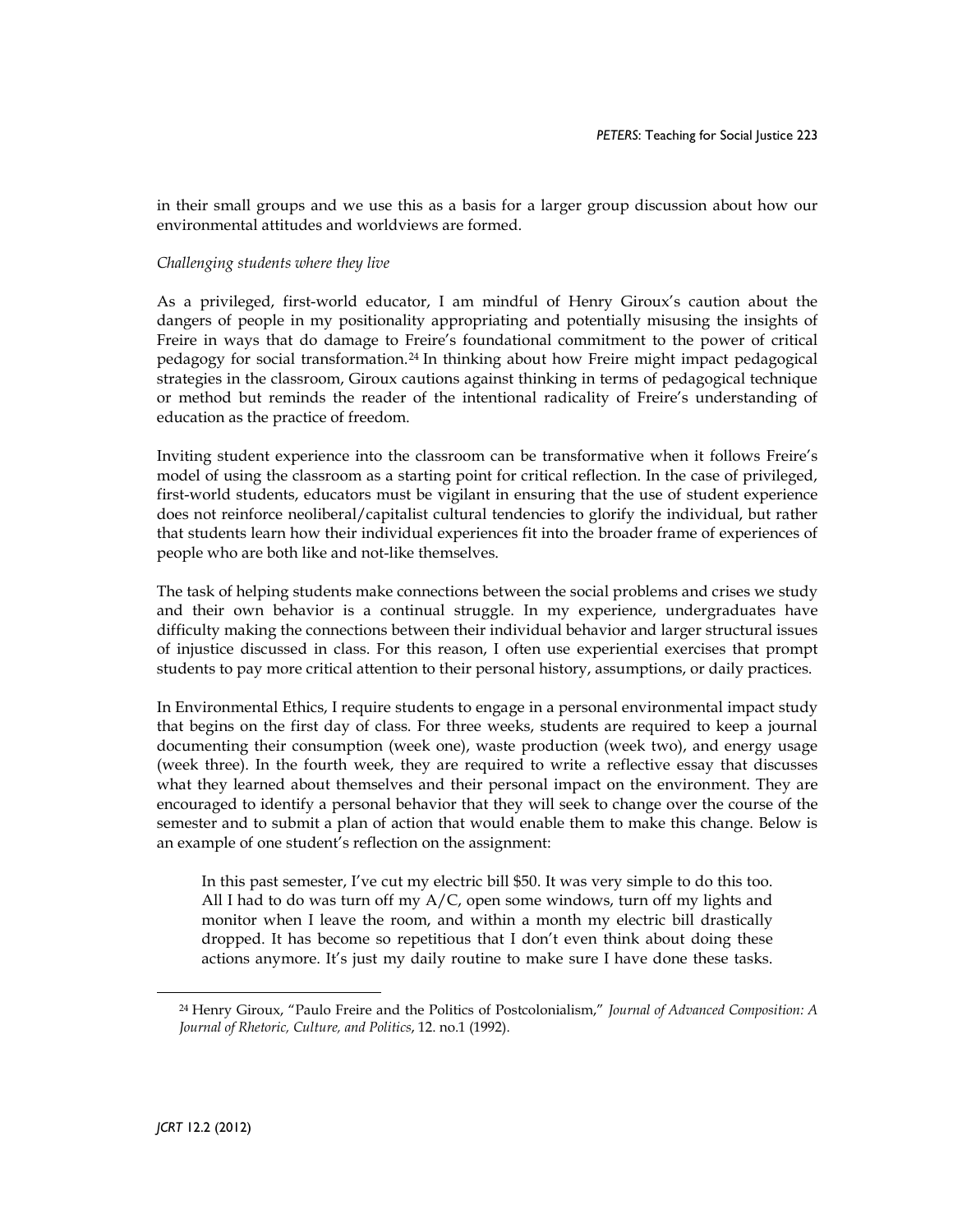This is just me doing my part and if one out of every five households did the same, this country would be well on their way to becoming a more energy efficient place. That's 20% of the homes in America; 20 million households are all it takes. This country strives to be the best at everything so why can't we strive to be the most efficient country in the world as well?

This student demonstrates not only his personal capacity to change his habits, but his awareness of how the collective behavior of his fellow citizens would begin to make a significant impact on environmental consumption and waste. His actions empowered him to think intentionally about potential real solutions to real problems in our world.

One of the values of focusing on individual or household habits is that it can lead to broader worldview change. By raising students' consciousness about their personal lifestyles and habits and challenging them to make changes in their lives, it forces them to think about the course materials on a daily basis. This is the point of consciousness-raising; the issue should become a part of their daily lives. Though this might only last for a semester—the hope is that it will be longer lasting. While the environmental impact study helps students see their complicity and responsibility in perpetuating the environmental crisis, it is also an important way to empower them with the understanding that they can be agents of change. Requiring them to think through the kinds of changes they are interested in making in their lives and challenging them to try it out for a semester, gives them practice at being agents of change.

## *Fostering civic responsibility*

My ethics classes are focused not only on teaching students about the problems that we face as a human community but also in helping them to foster a sense of personal and civic responsibility. Incorporating concrete assignments that require student engagement in social change or community organizing is an effective antidote to the potentially depressing atmosphere of studying issues like poverty, environmental degradation, and violence against women. Structuring assignments that require students to imagine and implement projects that engage in the work of social change not only helps them see how change happens, but it allows them to experience the social, emotional, and psychological benefits of civic engagement. If one of the goals of transformative teaching is to help students see how they can become part of the solution to social problems then it is important for students to gain an understanding of how larger scale change takes place. As they begin to develop their projects, I urge them to think about the difference between procedural change which is incremental; structural change which is transformative; and ideological or worldview change which is revolutionary. In class we talk about how these three types of change connect, which is harder and why, and what these different kinds of change might look like.

When I teach Environmental Ethics I build the class around a semester-long class project that represents fifty percent of the students' grade. The purpose of the project is to prompt students to examine their environmental location, identify a problem, and create a community response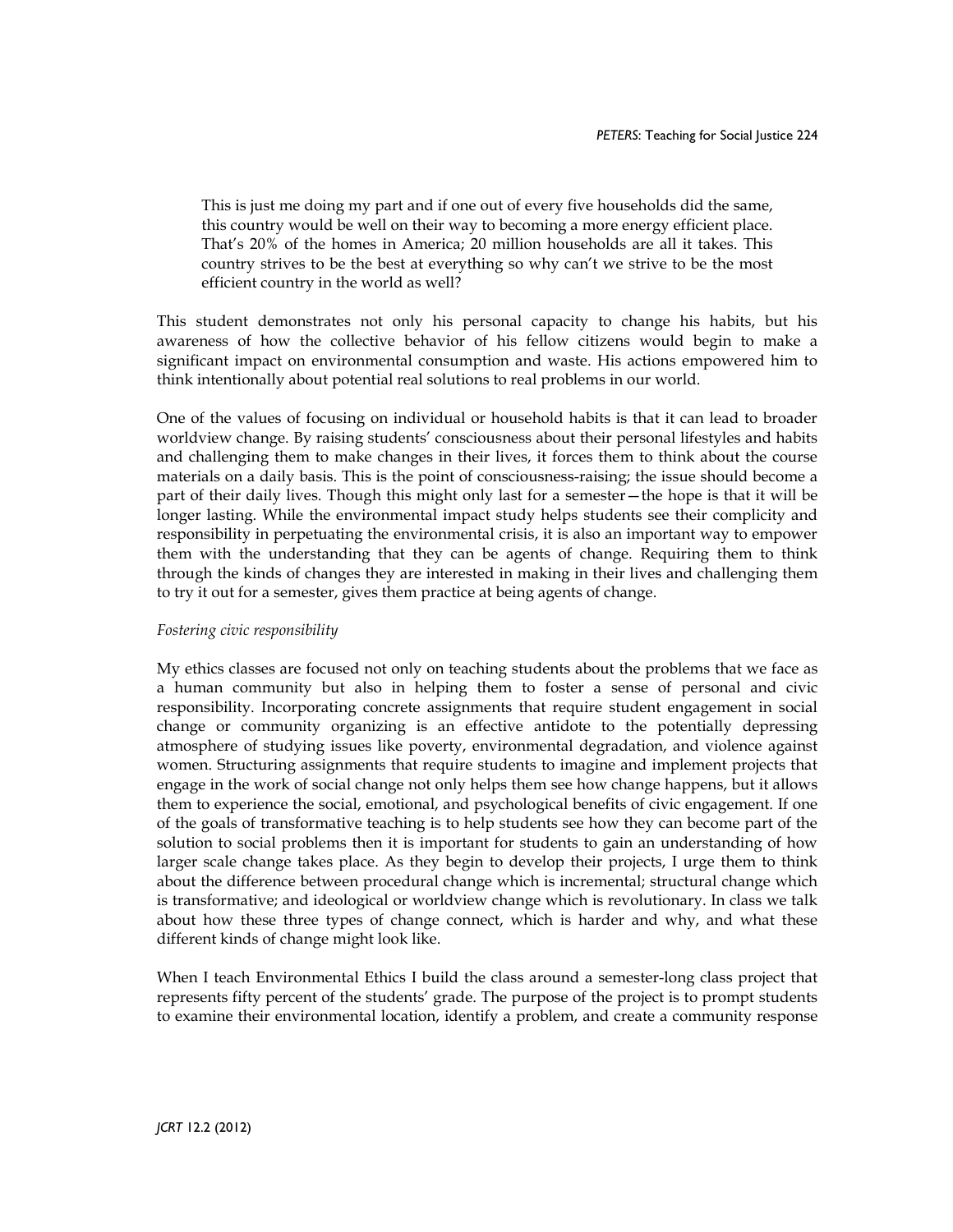to that problem. My vision for the class project is that it will be something that is challenging for the students, that it will teach them how to do community organizing, and allow them to see themselves as moral agents active in a larger community of accountability.

One class established a community garden that has become a vibrant aspect of the Elon community, as well as the Environmental Studies program. The students identified food insecurity as a serious problem in the surrounding county and developed a community garden on campus that seeks to bring town and gown together in a collective project that both builds community across traditional barriers and provides healthy and nutritious food for students and community members alike. Conceiving and executing a community based project that addresses a specific aspect of environmental injustice in their own community functions to prepare students to be more responsible and engaged global citizens.

#### *Employing a spiral of praxis*

In addition to these pedagogical goals, I employ the spiral of praxis as my methodology for structuring learning in transformative classrooms. The spiral of praxis methodology puts theory in conversation with action. Theory is important because it helps students frame and understand the ideas behind those problems and ideas that enable solutions. Action is important because theory in and of itself does not alter social injustice. However, these are not two separate and complementary aspects of my course. Rather I put theory and action together because my goal is to initiate a change in consciousness among the students that will lead to a change in their habits and behavior. The idea of transformative praxis is that theory and action are encountered by students in a spiral of learning. The theory informs their action and their action helps them to better understand the theory. Throughout the semester the learning process spirals from intellectual engagement to activist engagement; the two continually inform one another and help students gain deeper insight into the meaning and contributions of each form of engagement. One student reflected on this process with the following observations:

I think the only reason why I got so involved with the class project is because we had at that point spent so much time on learning different theories and outlooks on environmental ethics that I had formed opinions and was finding my self wanting to do something to help. My point is that I would have never felt this way if it had not been for the prompting that the reading provided me in thinking about the environment. This process of learning first, then applying what has been learned to the real world only worked because it was in that order. . . Most classes have a plan for learning the material but this is the first class that I could actually reflect like this and see the progression working.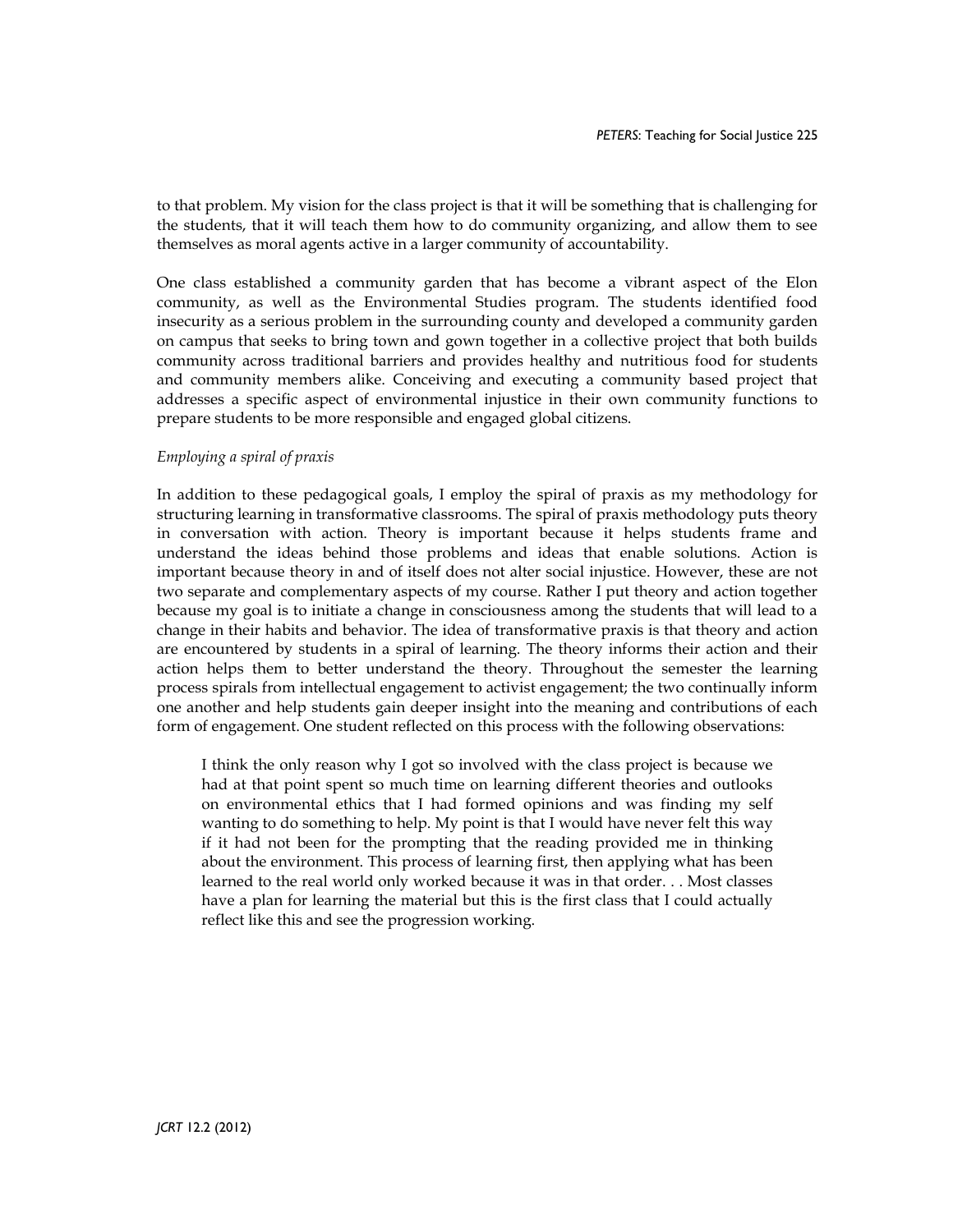# **SO WHO AM I? QUESTIONS OF AUTHORITY AND IDENTITY FOR A RADICAL PEDAGOGUE**

The fact that the radical pedagogy movement seeks to transform the classroom and create an empowered citizenry raises serious questions about the implications of these shifts for the identity of the professor. If education is collaborative and experiential, does this mean that anyone can do it? The answer is yes and no. Yes, anyone with a strong intellect and a desire to teach for transformation ought to have access to higher education in order to pursue the deeper forms of knowledge and intellectual engagement that the Academy represents. In this sense, anyone *can* do it. But, the educator still represents someone who has knowledge and training that others lack. It is this specialized knowledge that sets them apart and qualifies them as educators. Since education is contextual, it requires educators who are able to assess students and discern how they can best learn. The determination of which pedagogical tools one will use in any given classroom or with any given course are entirely determined by what the professor wants the students to learn and how that learning can best be facilitated. Furthermore, different forms of experiential learning need to be supported in different ways. Critical pedagogy is not a one-size fits all model with a playbook that can be published and disseminated among colleagues. Certainly, exercises and modules may be shared, but they would need to be tailored to meet the pedagogical goals of individual courses and professors. They would also need to be put into conversation with an appropriate set of theorists in order to generate the sort of transformative teaching experiences that I have described.

Expertise is still an essential aspect of the critical pedagogy classroom. Expertise can be communicated and taught in ways that support and encourage students or in ways that intimidate and distance students. When transformative pedagogy connects with students, it can create classrooms in which they experience learning as relevant to their daily lives and the development of their vocational identities. There remain projects to be completed, papers to research and write, and deadlines to meet – but when students are able to see the real-world application of the theoretical material they are required to read, they become engaged in the spiral of praxis. Their engagement with theory informs their understanding of experience and their experience generates a deeper understanding of the theoretical material. One Environmental Ethics student offered the following reflection in his final essay:

In just about every single one of my response papers I remember writing something along the lines that....*"Everyone just keeps pointing fingers at each other …..We keep telling other countries to do something that we won't even do ourselves…..they keep waiting for someone to make the first move and actually make a difference."* I feel like we as a class stopped pointing fingers. We actually started on a project ourselves before going around and telling other people to join in. I feel like that is exactly what is going to have to happen here in the United States.

Comments like these were echoed throughout the students' final reflection essays in which they synthesized their experience of working on the class project with various theories we had